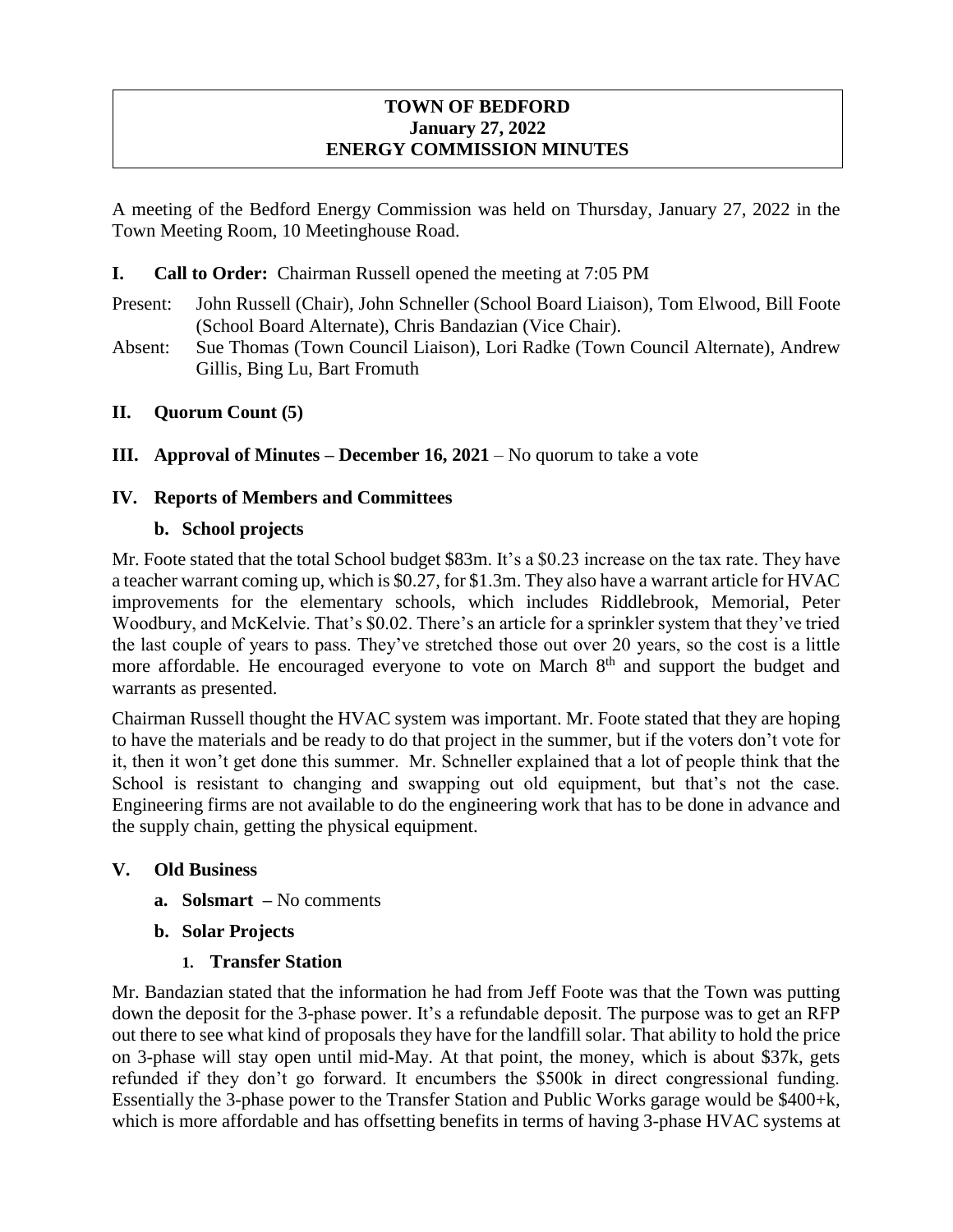the Public Works garage, lifts and welding equipment and all the good stuff that goes along with that and then getting it out to the Transfer Station and being able to get some solar that will power all the Town buildings. That's possible because of the legislative change last year.

Mr. Elwood wanted to know if there was a possibility, if the laws changed, to expand the project and do they have enough room. Mr. Bandazian stated that they don't have any proposals, so it's pure speculation. The proposals they have seen have taken the best level land; that's the least expensive. In the meeting with Eversource, the 3-phase that would go in would support 2 megawatts and this is .7, so there's lots of capacity. It's not unlimited, but there is capacity to double at least what has been shown to them as cash positive. It may not be that this year or next year. Once you get on slopes you have to use ballasts and you're on landfill, so there's a bunch of approvals they have to get. They might get a 2 megawatt proposal. The legislation allows them to take surplus power and use it for another political subdivision in the same community. Mr. Foote mentioned Riddlebrook School being right there. Mr. Bandazian stated that it wouldn't offset completely the School Department's use of electricity, but it could definitely make a dent in it. He thought looking down the road that they might use less prime real estate. To have done that municipal group net metering was a big deal. That should allow them to maximize pretty much.

# **c. Municipal Aggregation Cost Analysis** – Presentation next month

# **VI. New Business:**

# **a. Discussion: December 2021 Public Works report**

Chairman Russell stated that at the Transfer Station they are still talking about \$20 for comingled, but Jeff Foote had documented it at \$50. Mr. Bandazian stated that there was some lag in getting the publicity. The price did go up substantially, but it's still a lot less than regular trash. Mr. Foote wanted to know if there was a website where they could see it or a link. Mr. Bandazian responded not that he's knows of. The department reports don't go on the Town website. The Town Manager reports do, but he didn't think the department ones do. He thought it was a good suggestion to make. He didn't know why Department Heads wouldn't post their reports.

There was discussion about finding agendas on the Town website.

Mr. Schneller wanted to know on the cost of recycling if Mr. Bandazian could bookend it. Mr. Bandazian stated that glass was \$54.03/ton, comingled for December was \$51.44/ton, and municipal solid waste was close to \$80/ton. He stated that the Townspeople made a lot less trash last year. Cutting that down makes a difference in the budget. Eventually they would like to see composting keep those numbers low. It wasn't in play last year. Mr. Schneller stated that the target is to take 10% out of municipal solid waste. Chairman Russell wanted to know the total tonnage in 2020 versus 2021. Mr. Bandazian stated that for solid waste it was 7,493 tons in 2020. This year it was 7,215 tons. Single stream was down from 893 to 813. Glass was down from 277 to 233. Scrap was down as well.

## **b. Discussion: Other possible Solar Projects in town** – No discussion

# **c. Discussion: Charging Station updates**

Chairman Russell noted that the new Nouria gas station still hadn't formally installed their charging station.

# **d. Discussion: Any March 2022 ballot initiatives of interest** – No discussion